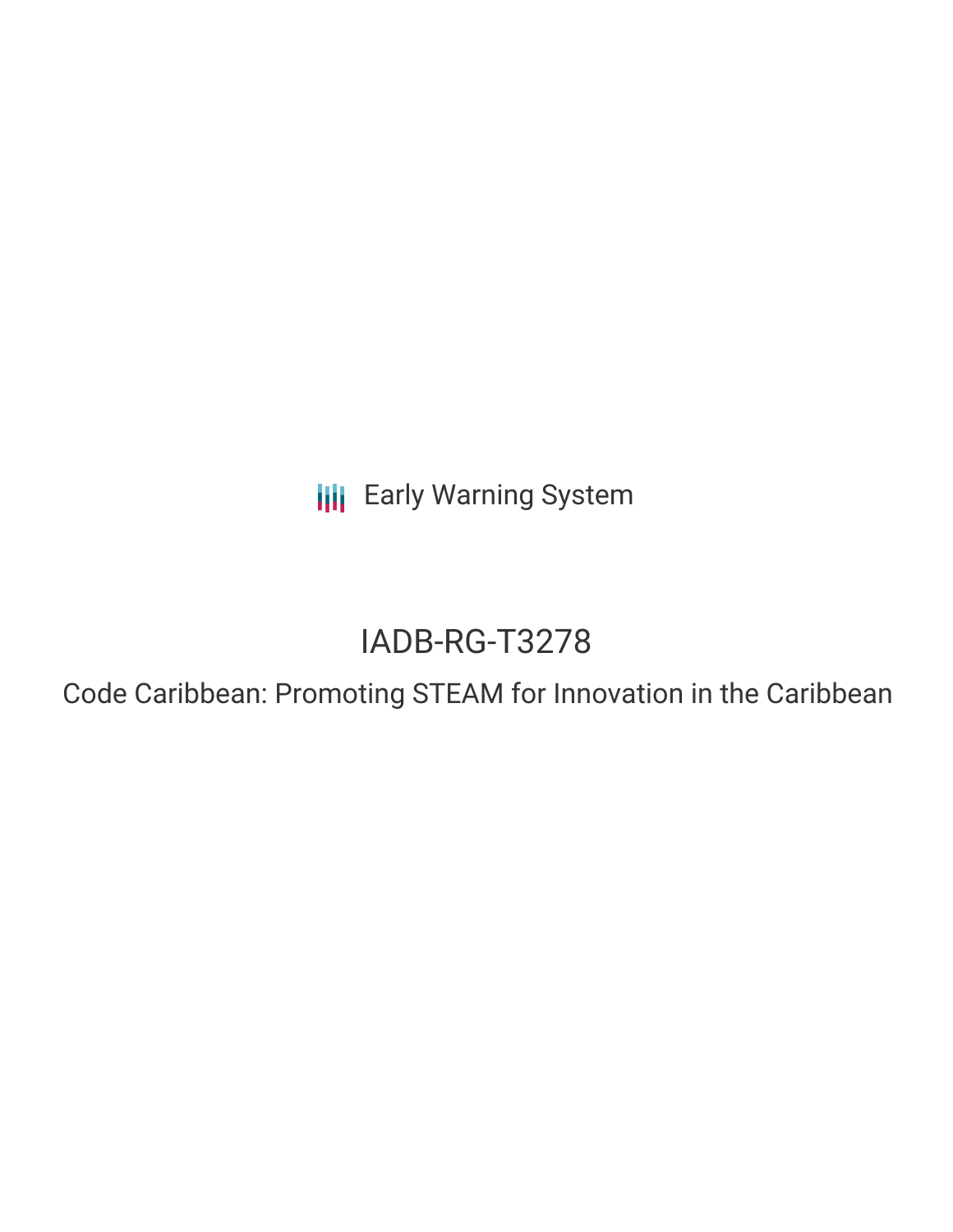

### **Quick Facts**

| <b>Specific Location</b>       | CARICOM                                     |
|--------------------------------|---------------------------------------------|
| <b>Financial Institutions</b>  | Inter-American Development Bank (IADB)      |
| <b>Status</b>                  | Active                                      |
| <b>Bank Risk Rating</b>        | C                                           |
| <b>Voting Date</b>             | 2019-04-09                                  |
| <b>Borrower</b>                | Regional                                    |
| <b>Sectors</b>                 | Education and Health, Technical Cooperation |
| <b>Investment Type(s)</b>      | Fund, Grant                                 |
| <b>Investment Amount (USD)</b> | \$700.00 million                            |
| <b>Project Cost (USD)</b>      | $$1.15$ million                             |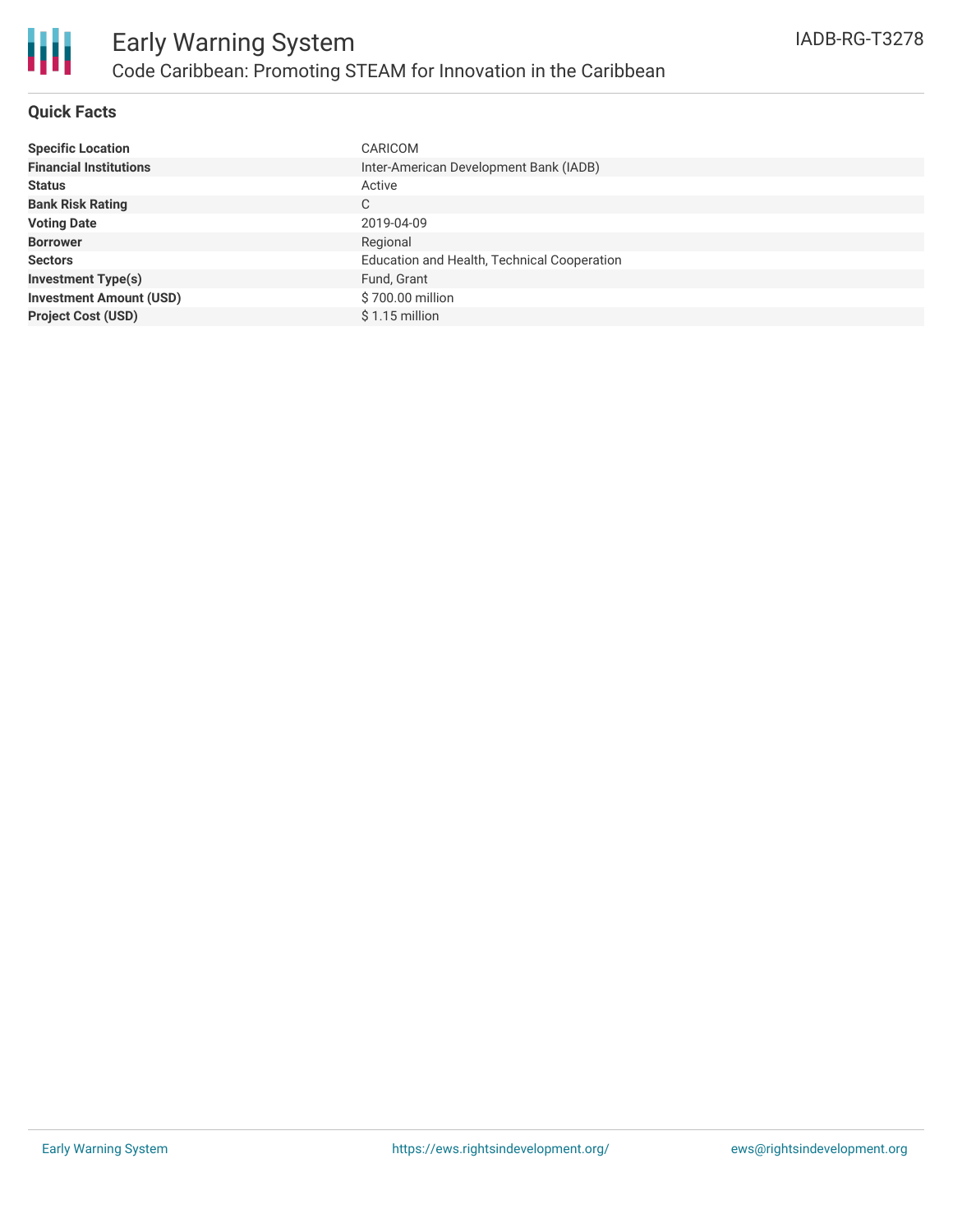

# **Project Description**

According to the bank, the objectives of this Technical Cooperation Grant (TC) are threefold: (i) to demonstrate an effective approach in secondary education to address the needs of disadvantaged youth in the CARICOM countries and strengthen their STEAM, life and entrepreneurial skills which could eventually be integrated into the education system of the participating countries. To ensure that the required capacity in created in schools, the proposed operation will train a pool of coaches from tertiary education who in turn will teach secondary school students in the STEAM topics listed above, exposing them early on to technology coupled with life-skills and entrepreneurial skills to foster the development of the whole child/youth. This objective strives to demonstrate how STEAM and life and entrepreneurial skills development can be integrated into secondary school, and create a mechanism for strengthening in-country capacity to help implement the approach; (ii) to establish a mechanism between the Ministries of Education and the private sector to ensure that chosen areas are driven by and well aligned with job opportunities in the participating countries; and (iii) to affect systemic changes at the participating Ministries of Education by producing a plan for scaling up the initiative and to have more policy dialogue on STEAM and the integration of technological, life and entrepreneurial skills in secondary schools. To address the gender issues mentioned above, particularly focus will be given to a mentorship program to ensure that there is a gender balance with girls being able to enter the technology industry and boys to complete schooling and enter the labour market.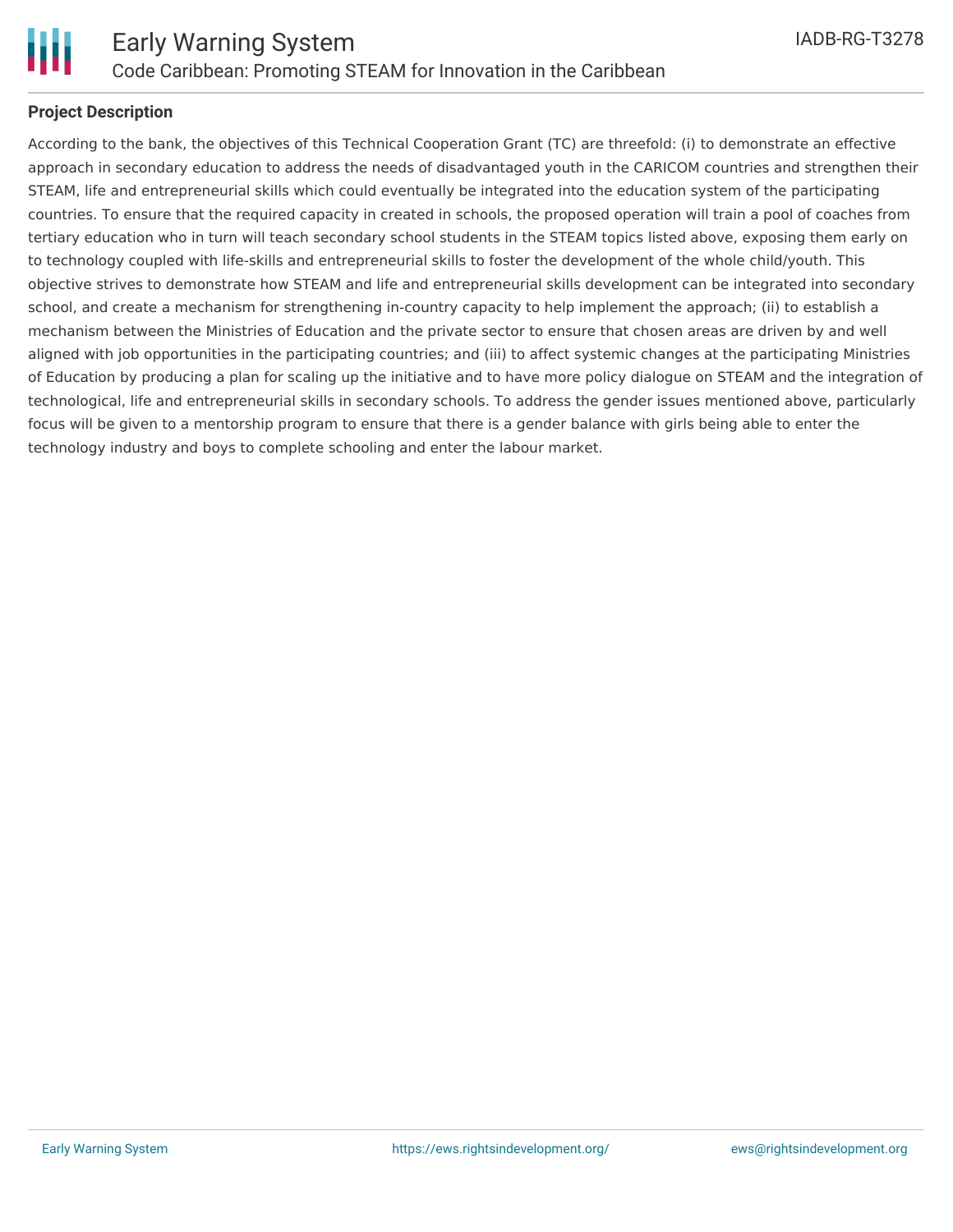

#### **Investment Description**

• Inter-American Development Bank (IADB)

Grant coming from Japan Special Fund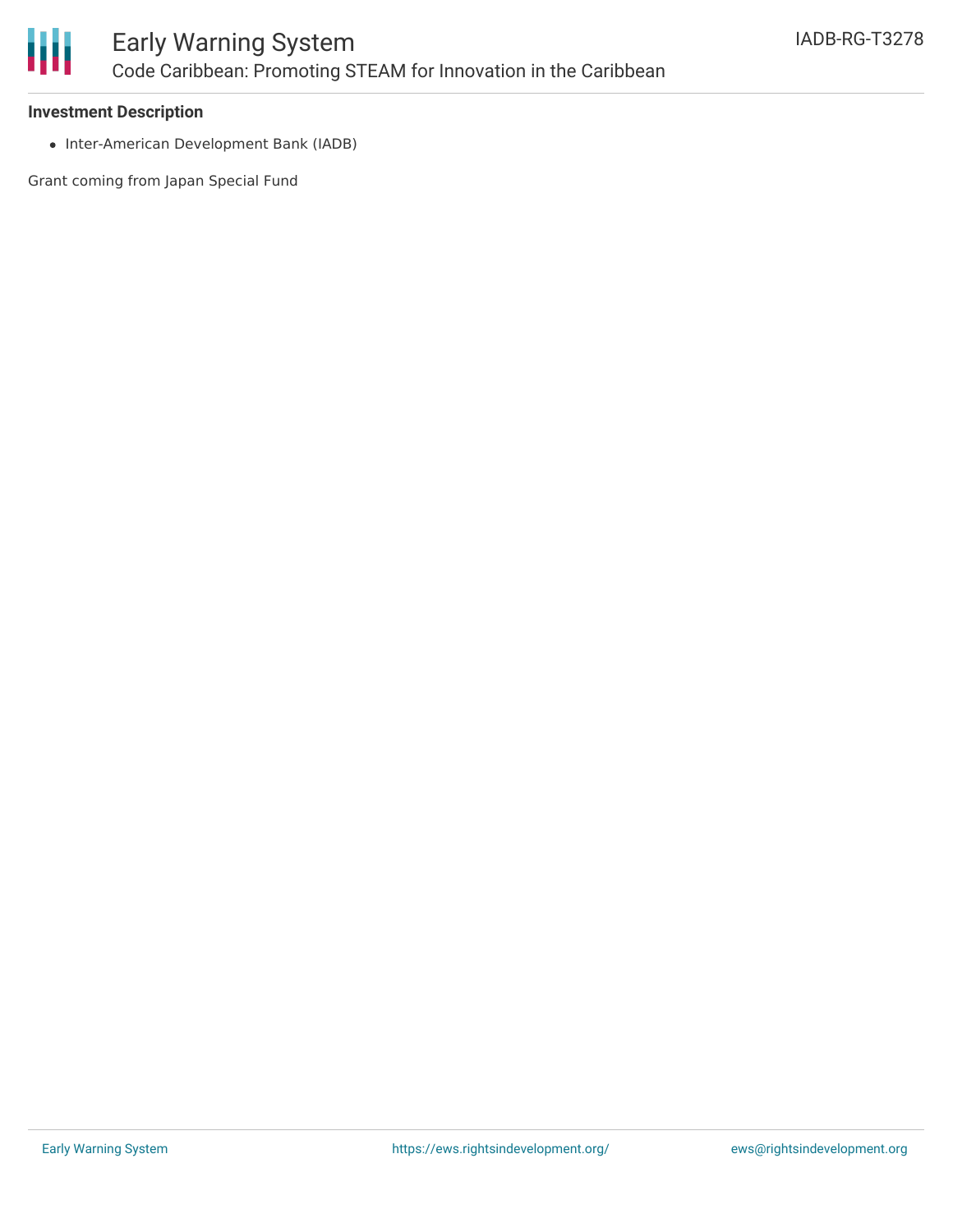# **Contact Information**

## ACCOUNTABILITY MECHANISM OF IADB

The Independent Consultation and Investigation Mechanism (MICI) is the independent complaint mechanism and fact-finding body for people who have been or are likely to be adversely affected by an Inter-American Development Bank (IDB) or Inter-American Investment Corporation (IIC)-funded project. If you submit a complaint to MICI, they may assist you in addressing the problems you raised through a dispute-resolution process with those implementing the project and/or through an investigation to assess whether the IDB or IIC is following its own policies for preventing or mitigating harm to people or the environment. You can submit a complaint by sending an email to MICI@iadb.org. You can learn more about the MICI and how to file a complaint at http://www.iadb.org/en/mici/mici,1752.html (in English) or http://www.iadb.org/es/mici/mici,1752.html (Spanish).